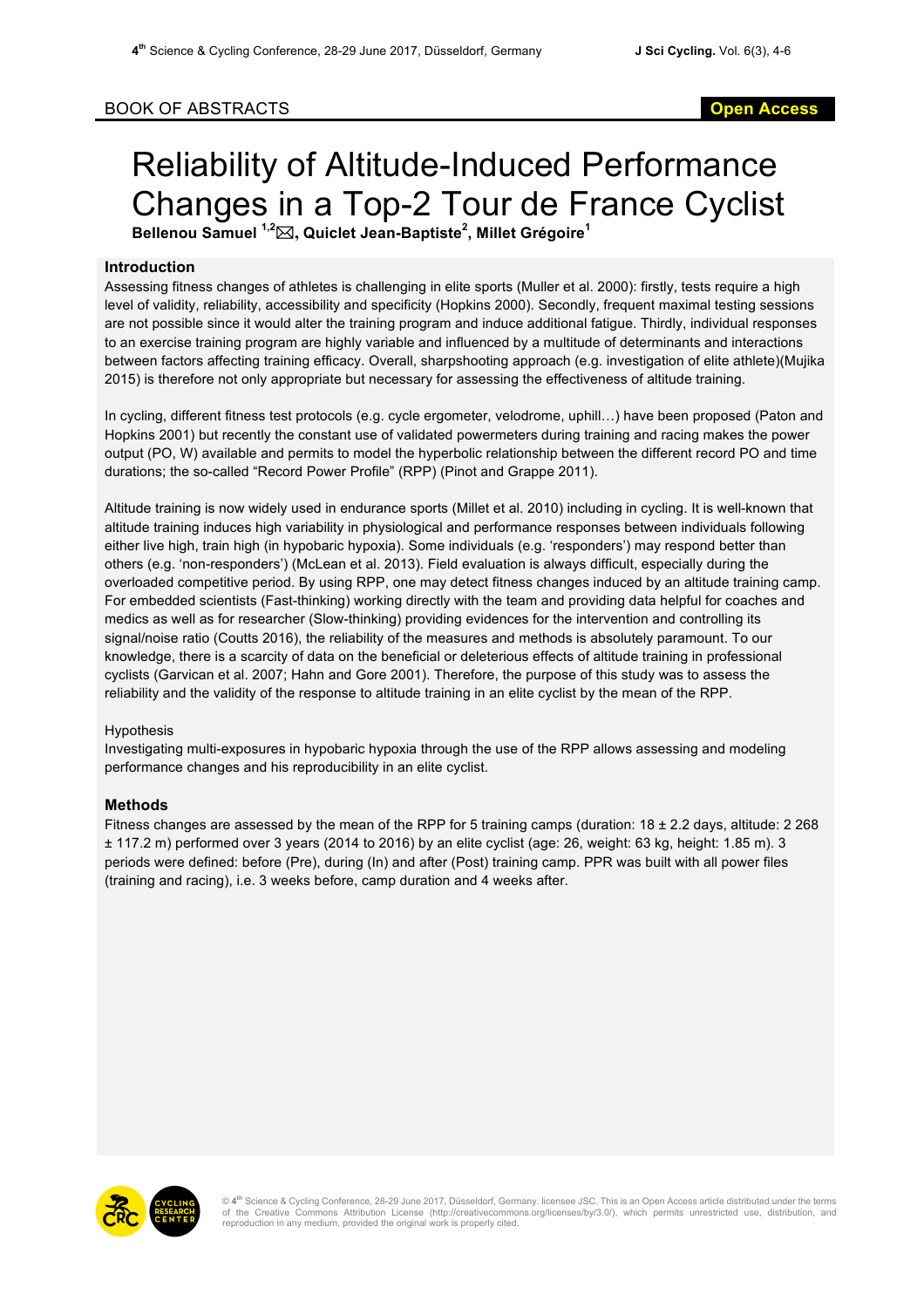

### **Fig 1. Evolution of the RPP during the 5 training Camps**

|                  | Camp 1   | Camp 2     | Camp 3   | Camp 4     | Camp 5   |      |     |
|------------------|----------|------------|----------|------------|----------|------|-----|
|                  | 2014 May | 2015 April | 2015 May | 2016 April | 2016 May | Mean | CV  |
|                  | 19 days  | 17 days    | 18 days  | 15 days    | 21 days  |      |     |
| 5 sec            | 1.4      | $-1.2$     | 8.7      | $-0.4$     | 6.2      | 2.9  | 1.5 |
| 30 sec           | 14.6     | $-1.2$     | 9.8      | 9.7        | 16.0     | 9.8  | 0.7 |
| 1 min            | 1.0      | $-2.0$     | $-0.5$   | 2.7        | 2.6      | 0.7  | 2.7 |
| 5 min            | 6.7      | 8.9        | $-2.2$   | 5.4        | $-6.4$   | 2.5  | 2.6 |
| $10 \text{ min}$ | 7.4      | 6.0        | $-0.7$   | $-1.4$     | 3.2      | 2.9  | 1.4 |
| $20 \text{ min}$ | 12.5     | 1.0        | $-2.8$   | 4.5        | 1.0      | 3.2  | 1.8 |
| $30 \text{ min}$ | 17.6     | 5.8        | $-3.1$   | 9.7        | 2.6      | 6.5  | 1.2 |

### **Tab 1. Performance changes from Pre to Post altitude training camp (%)**

### **Conclusions**

•0.7 - 2.7% CV display a good reliability, in line with performance change previously published (Hopkins et al., 2001) •If measured over 2 pre- and post-periods of 3-4 weeks, ideally including competitions, RPP is a valuable tool for assessing the altitude-induced benefits.

### **References**

•Coutts AJ (2016) Working Fast and Working Slow: The Benefits of Embedding Research in High Performance Sport. IJSPP

•Garvican LA, Martin DT, Clark SA, Schmidt WF, Gore CJ (2007) Variability of erythropoietin response to sleeping at simulated altitude: a cycling case study. IJSPP

•Hahn AG, Gore CJ (2001) The effect of altitude on cycling performance: a challenge to traditional concepts. Sports Med

•Hopkins WG (2000) Measures of reliability in sports medicine and science. Sports Med

•McLean BD, Buttifant D, Gore CJ, White K, Kemp J (2013) Year-to-year variability in haemoglobin mass response to two altitude training camps. Br J Sports Med

•Millet GP, Roels B, Schmitt L, Woorons X, Richalet JP (2010) Combining hypoxic methods for peak performance. Sports Med

•Mujika I (2015) Sharpshooting in sport science and elite sports training. IJSPP

•Muller E, Benko U, Raschner C, Schwameder H (2000) Specific fitness training and testing in competitive sports. **MSSE** 

•Paton CD, Hopkins WG (2001) Tests of cycling performance. Sports Med

•Pinot J, Grappe F (2011) The record power profile to assess performance in elite cyclists.

**Key words:**